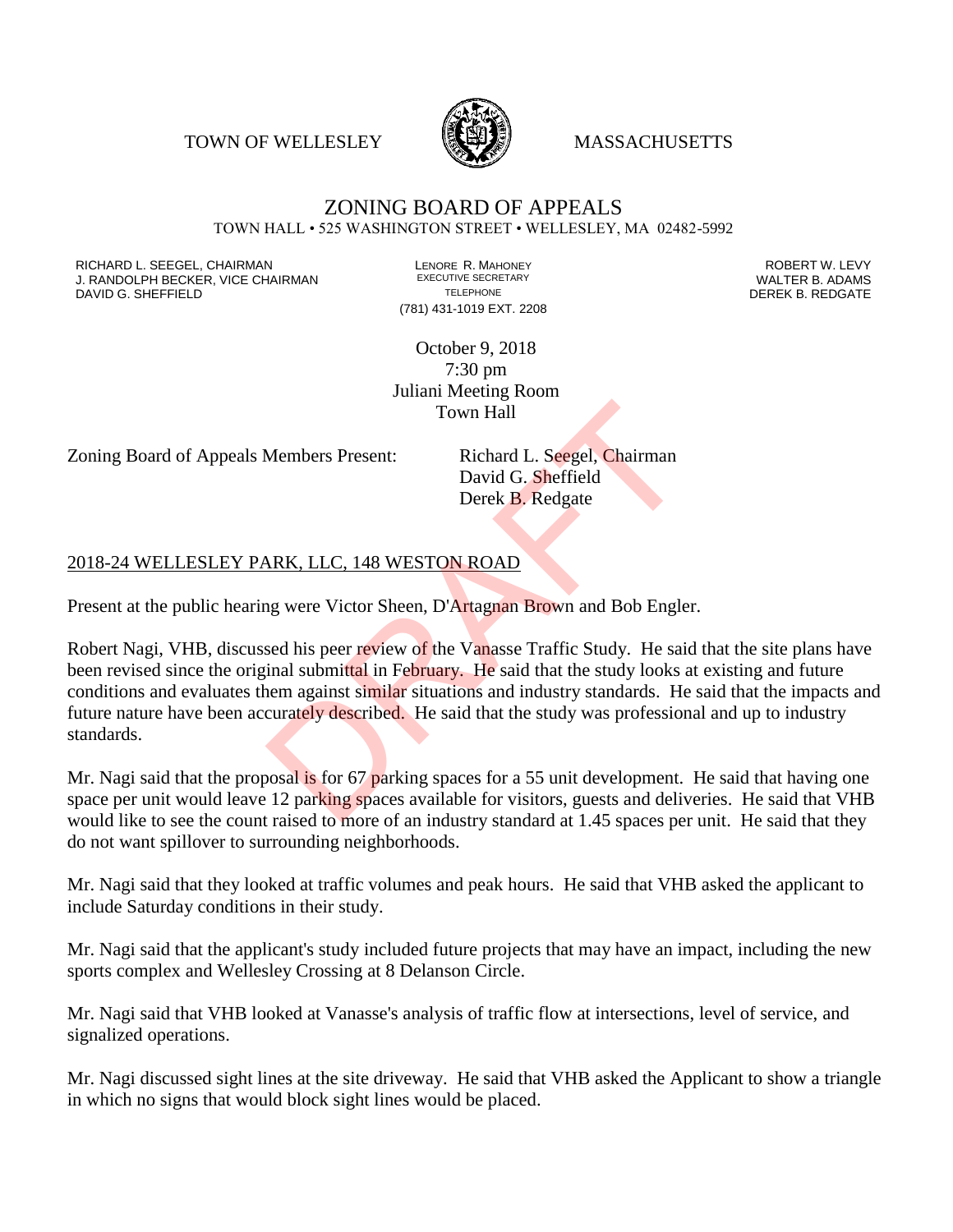Mr. Nagi discussed recommendations for driveways being wide enough for two-way traffic, signs that are understandable, a note on the plans for signage to comply with typical standards.

Mr. Nagi asked that the Applicant evaluate having a sidewalk from the project to the existing network.

Mr. Nagi discussed school bus operations, consistent pick up, coordination with the School Department, and connection from the building to the sidewalk to wait for the bus.

Mr. Nagi discussed promotion of alternative methods of transportation.

Mr. Nagi asked that the number of spaces for potential electric vehicle charging be identified.

Mr. Nagi discussed safety in the area, including the intersection Weston Road and Linden Street, which is a high crash location. He discussed the need for a roadside safety audit and reviewing police reports to look at the number and severity of crashes.

Mr. Nagi discussed potential signal timing changes with added traffic from the project.

Mr. Nagi discussed safe and secure bicycle parking within the garage space.

Mr. Nagi asked for additional detail on the underground parking, including interior turning and access to spaces, particularly at the end of the aisle.

Mr. Nagi asked about use of the amenity building and how it will relate to traffic and parking.

Mr. Nagi said that the site looks dense from a layout perspective. He expressed concerns about turning radii for moving and delivery trucks, safe and efficient access to the sides of the building for emergency vehicles, move in locations and how they will be managed throughout the project, parking restrictions, and garbage and refuse handling. He said that a construction detail should include staging, limited parking, access routes to and from the site, contractor parking, and schedule. scussed the need for a roadstide safety audit and reviewint crashes.<br>
Extrashes.<br>
Extrashes.<br>
Extra the projection of the anisometric properties of the anisotropy of the anise.<br>
The amentity building and how it will relate

Mr. Nagi said that more information is needed about traffic and accessibility.

Art Stadig, P.E., Parking Consultant, said that he reviewed the materials and submitted a report a week ago. He said that the drawings were dated earlier in the year and what was presented tonight is slightly different. Mr. Sheen said that there are no changes in the garage. He said that there is a potential change to the clubhouse.

Mr. Stadig said that the property is located in a 15,000 square foot Single Residence District that does not allow multi units. He said that if the requirements for the district are applied, there should 1.5 parking spaces for one to two bedroom units and two parking spaces for three bedroom units. He said that this project with 55 units would need 86 parking spaces. He said that if the census was applied, 1.42 spaces would be required for the units, for a total of 78 spaces required. He said that he typically looks at visitor parking, service people and home health care workers. He said that 86 to 87 would be reasonable for this project. He said that 66 spaces are proposed.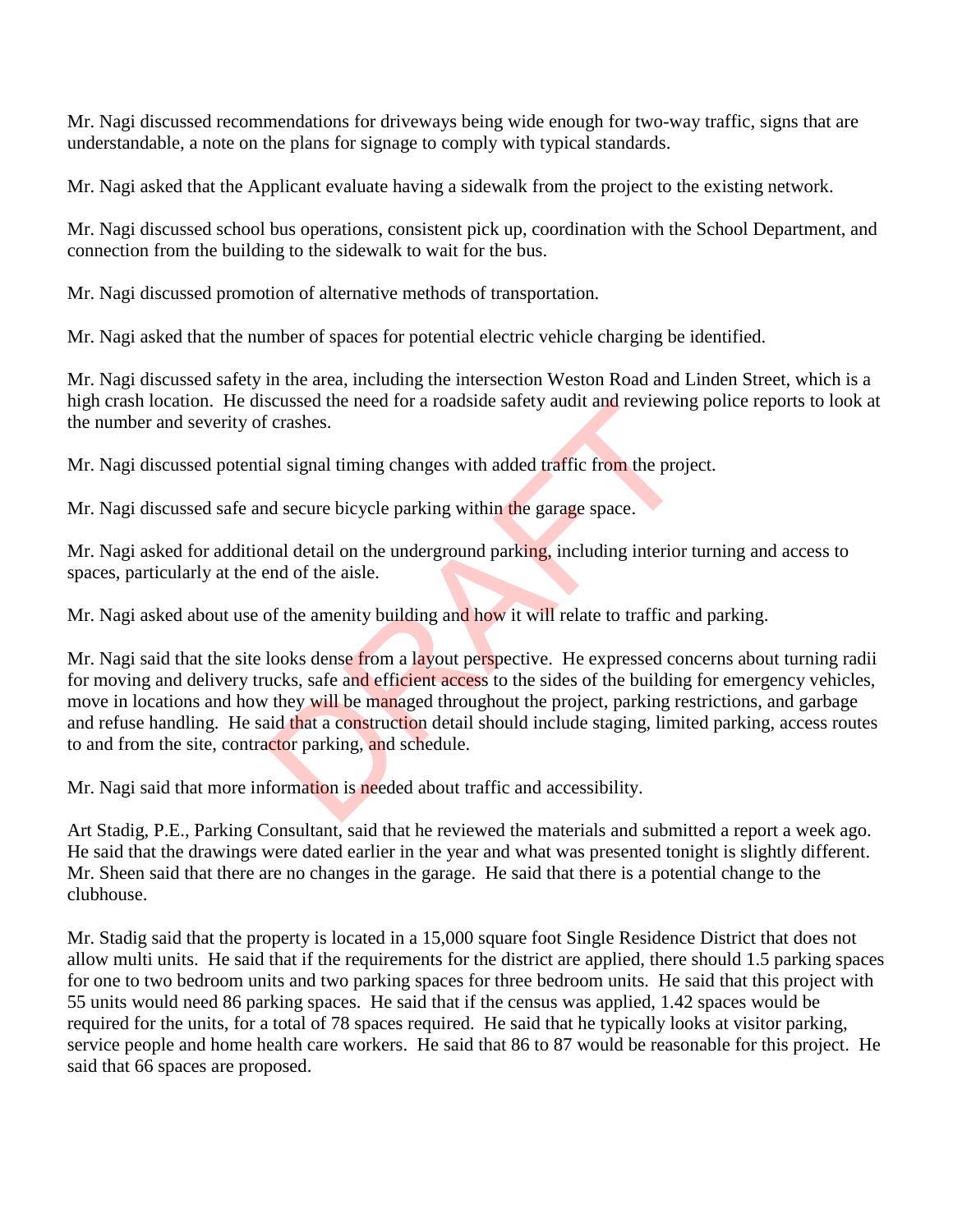Mr. Stadig said that there was not a lot of information about access control for the doors. He said that a 16 foot wide opening could be a problem. He discussed making the access wider or having two doors so that traffic can move in and out. He said that operations and flow of delivery and garage trucks should be looked at. He asked about the ramp slopes. He said that they may be quite tight.

Mr. Stadig discussed electric vehicle charging, parking space and aisle dimensions, maneuverability, striping, headroom, accessible spaces, sprinklering, ventilation and noise. He discussed space issues and reduced parking counts associated with the utility room and bike layout.

Mr. Redgate asked about queue and time delay on Weston Road when Hardy School gets out between 2:30 and 3:30 pm. He said that during peak times there can be very long queues on Weston Road southbound. He asked what can be done to understand the time delay for residents. He said that the north and south routes are limited because of the railroad crossing. Mr. Nagi said that they typically look at commuter peak hours. He said that they could ask the applicant to look at the midday peak between 2 and 4 pm. He said that during the evening peak between 4 and 6 pm, the number of vehicles added by this project will not generate a lot of traffic leaving the site but coming to it. He said that they asked the applicant to look at signal timing changes. He said that there could be some operational improvements at the Linden/Weston intersection. Mr. Sheffield said that 2:30 to 5:30 pm is peak traffic on Weston Road with school and Mass Pike traffic. He said that the pass by from Weston to Linden is not clearly marked. Mr. Nagi said that a safety evaluation may address some of the opportunities. as between 4 and 6 pm, the number of venicles added by<br>ving the site but coming to it. He said that they asked the<br>said that there could be some operational improvements<br>l said that 2:30 to 5:30 pm is peak traffic on Westo

Mr. Redgate asked about emergency access. Mr. Nagi said that not all side of the building will be accessible. Mr. Zehner said that currently the tallest buildings in Wellesley are at Wellesley Green and on the Wellesley College Campus.

Mr. Sheffield discussed the possibility of using the electrical substation for temporary construction parking.

Mr. Nagi said that typical construction hours for towns restrict large trucks during morning and evening peak hours. He said that large construction vehicles, except for concrete trucks, will be scheduled off-peak. He said that regular deliveries could be restricted.

Michael Cave, 144 Weston Road, said that his home is adjacent to the project. He said that he watches the conditions on Weston Road daily from pre-dawn to late at night. He said that with the volume of traffic, the road is unsafe at many times, particularly in the morning when it is almost impossible to cross the street at school time. He said that he was struck from behind while attempting to enter his driveway. He said that cars are stopped because of the Weston/Central signal, the left turn from Weston to Linden and the pedestrian signal. He said that it is a congested situation and this project will add 67 cars. He said that these conditions will debase the quality of life and have an impact on the people who have invested in maintaining historic dwellings. He said that there was a fatality on Weston Road when a bicyclist was struck by a truck. He said that there could be more with people attempting to cross Weston Road.

Holly Rossignol, 148 Weston Road, asked about ventilation for parking. Mr. Seegel said that the Board does not have information about that yet.

Mr. Sheen said that since the previous hearing, they re-submitted updated civil plans to Mr. Zehner and the Engineering Division. Mr. Zehner said that the foundation and retaining wall were out of sync. Mr. Sheen said that the walls are now consistent with the architectural plans. He said that drainage has been updated. He said that if the clubhouse/amenity building is eliminated, it will add 17 parking spaces. He said that the